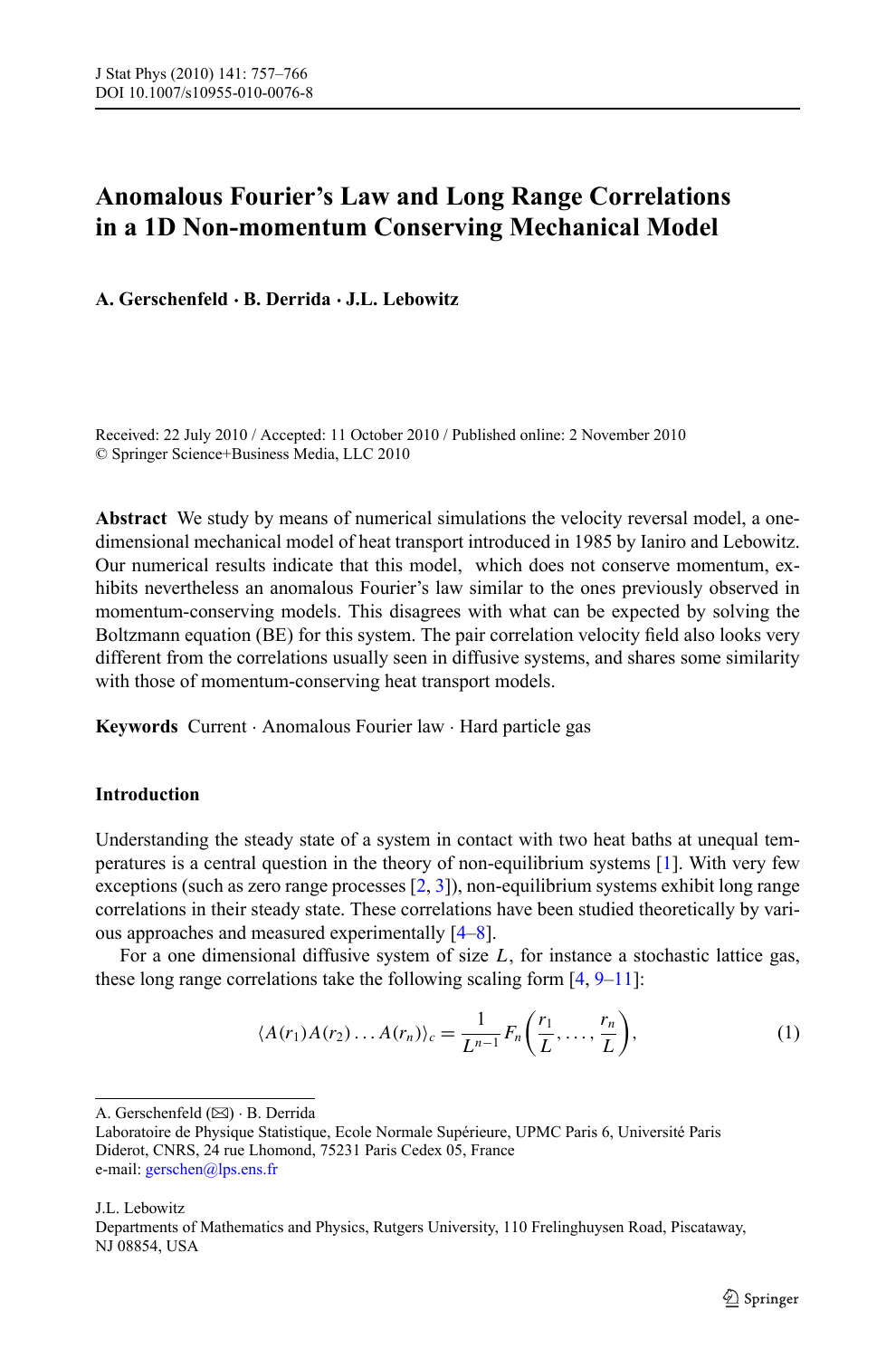(where  $A(r)$  is an observable at position r such as the density or the energy) when the distances between the positions  $r_i$  are macroscopic (i.e.  $L \sim |r_i - r_j| \gg 1$ ).

The macroscopic fluctuation theory developed by Bertini et al. [\[12,](#page-8-5) [13\]](#page-8-6) allows one to write down the general equations satisfied by the scaling functions  $F_n$  [[9](#page-8-3)]. These partial differential equations are usually difficult to solve. The expressions of the  $F_n$  are however known in a number of examples [\[4,](#page-8-1) [14](#page-8-7), [15\]](#page-8-8), where they have been obtained either from exact solutions of microscopic models or by integrating the partial differential equations derived from the macroscopic fluctuation theory. Diffusive systems are also known to satisfy Fourier's law, meaning that, for large system sizes, the steady state flux  $\langle J \rangle$  of energy through a system of size *L* scales like  $L^{-1}$ :

<span id="page-1-1"></span><span id="page-1-0"></span>
$$
\langle J_L \rangle = \frac{1}{L} G(T_a, T_b),\tag{2}
$$

where  $G(T_a, T_b)$  is a function of the temperatures  $T_a$  and  $T_b$  of the heat baths at the two extremities of the system, which maintain it out of equilibrium; the function  $G(T_a, T_b)$  vanishes linearly with the difference  $T_a - T_b$  so that the flux becomes proportional to the temperature gradient.

Over the last 15 years  $[16–24]$  $[16–24]$  $[16–24]$  it has been realized on the basis of numerical simulations that one-dimensional mechanical systems which conserve momentum do not satisfy Fourier's law. Instead, they exhibit a power law decay, called anomalous Fourier's law, of the average flux *J* with system size:

$$
\langle J_L \rangle = L^{\alpha - 1} G(T_a, T_b). \tag{3}
$$

So far, the exponent  $\alpha$  has not been determined analytically for any microscopic model with non-quadratic interactions; however, numerical [[25](#page-8-11), [26\]](#page-8-12) and analytic [\[19,](#page-8-13) [27](#page-8-14)–[29](#page-8-15)] calculations, based on mode coupling theory or on other approaches [\[30,](#page-8-16) [31\]](#page-8-17), indicate that, depending on the type of the non-linearities and on the accuracy of the simulations, *α* can take values ranging between 0*.*2 and 0*.*5. The main two systems for which this anomalous heat conduction has been observed are:

- the Fermi-Pasta-Ulam model, a chain of *N* harmonic oscillators with an additional cubic (FPU- $\alpha$ ) or quartic (FPU- $\beta$ ) interaction potential [\[16,](#page-8-9) [31,](#page-8-17) [32\]](#page-8-18). For the latter case, most estimates indicate that  $\alpha \sim 0.4$ ;
- a one-dimensional gas of *N* hard point particles with elastic collisions [\[26](#page-8-12)] (when the particles are identical, the collisions simply exchange the velocities of the incoming particles: hence the system has the same transport properties as an ideal gas, i.e. a ballistic transport with  $\alpha = 1$ ). For the collisions to be non-trivial, one choice is to consider particles of alternating masses 1 and  $m_2 \neq 1$  (2-mass model). In this case, it is commonly found that  $\alpha \sim 0.33$  [[25](#page-8-11)].

In comparison with diffusive systems, for which [\(2](#page-1-0)) holds, the main feature of these models is that their dynamics conserve momentum, and it is believed that this property plays a key role in the divergence of the heat conductivity. Note, however, that there is no proof for this behavior.

In this article, we consider a simpler model originally introduced in [\[33\]](#page-9-0), the velocity reversal model, in order to better understand which features could be at the origin of the anomaly. This model consists of *N* particles (labelled by  $i = 1, \ldots, N$  from left to right) which, as in a 1D hard-particle gas, move freely between collisions. The collisions are, however, not elastic, but instead are given by the following simple rule: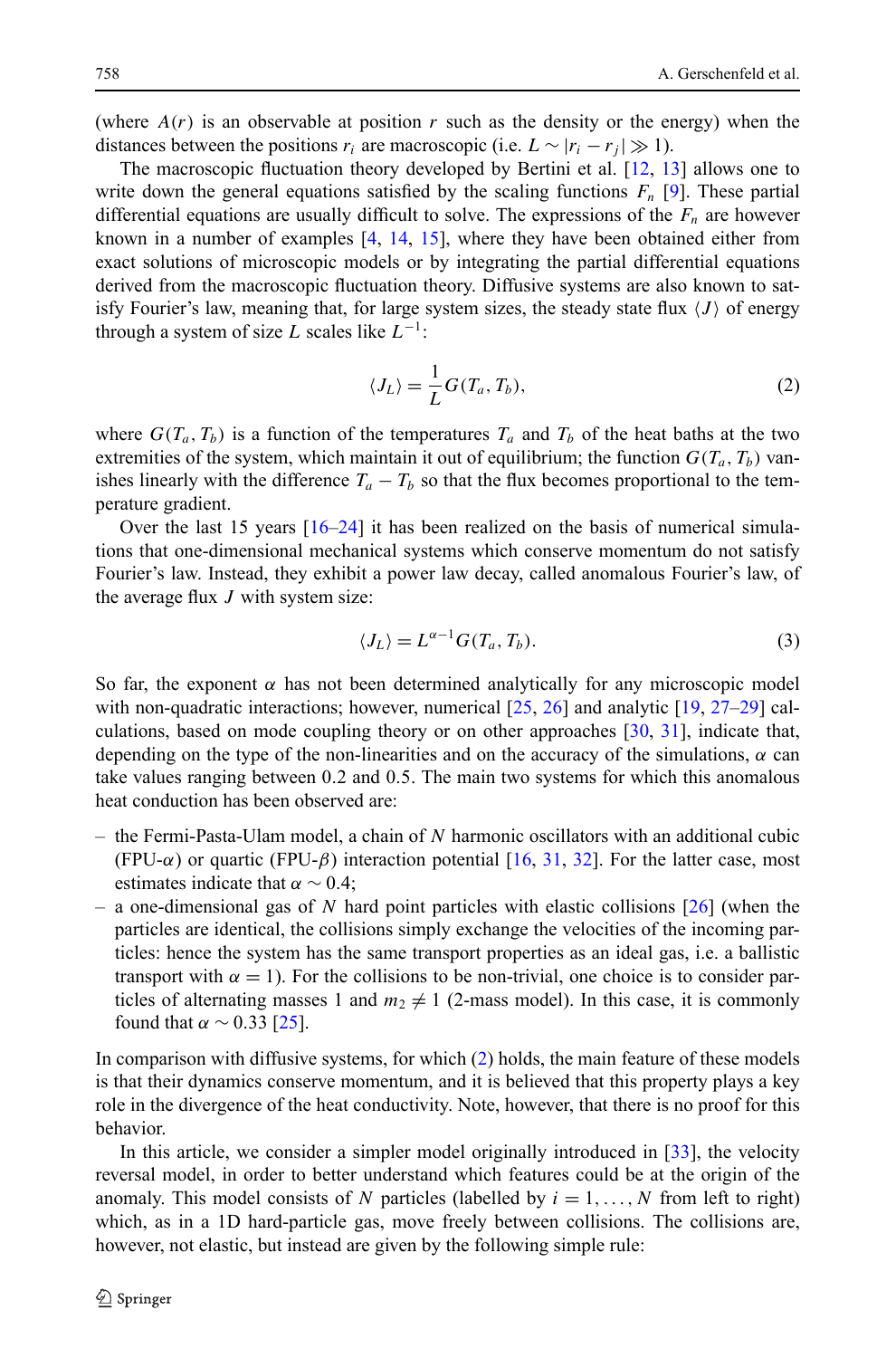- when two particles collide with velocities of opposite signs,  $v_{i+1} < 0 < v_i$ , their two velocities get reversed ( $v_i \rightarrow -v_i$ ,  $v_{i+1} \rightarrow -v_{i+1}$  at the collision);
- when they collide with velocities of the same sign, the particles simply pass each other, exchanging their velocities ( $v_i \rightarrow v_{i+1}$  and  $v_{i+1} \rightarrow v_i$ ).

In contrast with the Fermi-Pasta-Ulam chain and the hard-particle gas, these dynamics do not conserve momentum. It should be noted, however, that the absolute values of the velocities themselves are conserved, leading in general to more conserved quantities than in standard momentum-conserving models. One should also note that, when the velocities are reversed at independent exponential times instead of at collisions, the system becomes diffusive [\[33\]](#page-9-0).

<span id="page-2-1"></span>Here, the *N* particles of the velocity reversal model are in a one-dimensional box of length  $L = N$  between two boundaries which play the role of heat baths. Whenever a particle hits a boundary, its velocity is changed as if the particle was reinjected instantaneously, with its velocity thermalized by the reservoir. The reservoirs are thus described by the velocity p.d.f. of these "reinjected particles",  $\rho_a(v)$  and  $\rho_b(v)$ . An obvious choice is to consider Maxwellian reservoirs at temperatures  $T_a$  and  $T_b$ , with velocity densities

$$
\rho_a(v) = \theta(v) \frac{v}{T_a} e^{-\frac{v^2}{2T_a}} \quad \text{and} \quad \rho_b(v) = \theta(-v) \frac{|v|}{T_b} e^{-\frac{v^2}{2T_b}}, \quad \text{with } \theta(v) = \begin{cases} 1 & \text{for } v > 0 \\ 0 & \text{for } v \le 0 \end{cases} \tag{4}
$$

<span id="page-2-0"></span>We will study below this "Maxwellian case" for  $T_a = 4$  and  $T_b = 1$ . For a system which thermalizes well, one would expect other choices of these reservoir velocity densities to only affect small regions near the boundaries, but not to influence the macroscopic behavior of the system. For the velocity reversal model, however, the conservation of the absolute values of the particle velocities prevents thermalization from taking place: for instance, one can easily see that, for another choice of reservoirs, where particles are always reinjected with velocities  $v_a$  from the left reservoir and  $v_b$  for the right reservoir,

$$
\rho_a(v) = \delta(v - v_a) \quad \text{and} \quad \rho_b(v) = \delta(v + v_b), \tag{5}
$$

the only possible velocities inside the system are  $\pm v_a$  and  $\pm v_b$ . We will study this "twospeed case" with  $v_a = 2$  and  $v_b = 1$ .

In a first part, we show, by studying the steady-state current of systems with  $125 \le N \le$ 8000 particles, that, both in the Maxwellian and the two-speed case, the velocity-reversal model exhibits anomalous Fourier's law, in contrast to the prediction of the associated Boltz-mann equation [\[33\]](#page-9-0).

We then present, in a second part, measurements of the steady-state correlation functions of the momentum density for Maxwellian and two-speed systems of  $100 \le N \le 400$  particles, as well as for a 2-mass hard-particle gas with  $m_1 = 1$  and  $m_2 = 1.6$  for comparison: they indicate a size dependence very different from ([1\)](#page-0-0), with an anomalous decay of the long-range correlations in a mesoscopic region.

#### **1 Anomalous Fourier's Law for the Velocity Reversal Model**

The main advantage of the velocity reversal model described above, compared to the hardparticle gas for instance, is that its associated Boltzmann equation can be solved analytically, thanks to the simpler form of its collision term. By solving this Boltzmann equation in the steady state with the appropriate boundary conditions, the average current between the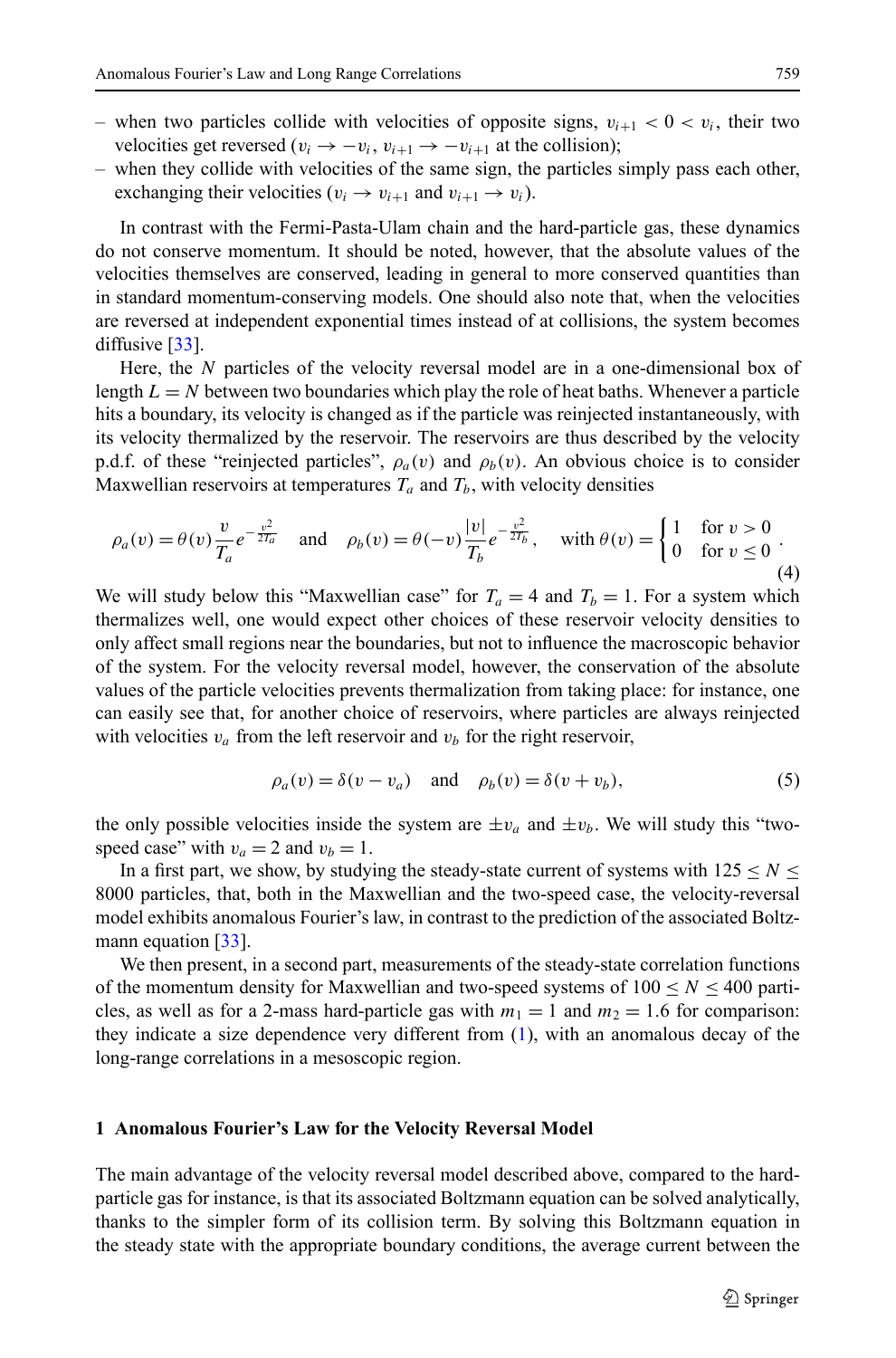reservoirs can be predicted, as done in [\[33\]](#page-9-0). The simplest case is the two-speed system ([5\)](#page-2-0) with velocities  $v_a$  and  $v_b$ , for which the Boltzmann equation relates the four densities  $f_{\pm a}(x,t)$  and  $f_{\pm b}(x,t)$  of the particles with respective velocities  $\pm v_a$  and  $\pm v_b$ , with  $0 \leq$  $x \leq L = N$  the space coordinate:

$$
\begin{cases} (\partial_t + v_a \partial_x) f_{+a} = (v_a + v_b)(f_{+b}f_{-a} - f_{-b}f_{+a}) \equiv A(x, t), \\ (\partial_t - v_a \partial_x) f_{-a} = -A(x, t), \\ (\partial_t + v_b \partial_x) f_{+b} = -A(x, t), \\ (\partial_t - v_b \partial_x) f_{-b} = A(x, t). \end{cases}
$$

Setting the time derivatives to 0, these equations can be solved [\[33\]](#page-9-0) to determine the steady state of the two-speed system:

$$
\begin{cases}\nf_{+a}(x) = \frac{v_b}{v_a + v_b} \left(1 - x + \frac{x}{N+1}\right), \\
f_{-a}(x) = \frac{v_b}{v_a + v_b} \frac{N}{N+1} \left(1 - x\right), \\
f_{+b}(x) = \frac{v_a}{v_a + v_b} \frac{N}{N+1} x, \\
f_{-b}(x) = \frac{v_a}{v_a + v_b} \left(x + \frac{1-x}{N+1}\right),\n\end{cases}
$$

yielding linear profiles for the four densities as well as a steady-state current  $J = \frac{v_a v_b(v_a - v_b)}{2(N+1)}$ satisfying Fourier's law ([2](#page-1-0)). By a similar calculation, the Boltzmann equation predicts that the energy current will satisfy Fourier's law in the Maxwellian case.

We studied numerically the Maxwellian [\(4](#page-2-1)) and the two-speed [\(5\)](#page-2-0) velocity reversal models for  $125 \le N \le 8000$  particles, with  $T_a = 4$ ,  $T_b = 1$  in the first case and  $v_a = 2$ ,  $v_b = 1$ in the second. Because the true steady state is unknown, our measurements were performed by starting the system in an equilibrium configuration at  $T = 2$  in the Maxwellian case, and by choosing the velocity of each particle to be  $\pm v_a$  or  $\pm v_b$  with equal probabilities in the two-speed case.

We then let the system evolve from that initial state, and sampled the time evolution of  $J_N$ ,  $\rho_N(x)$  and  $E_N(x)$ :  $J_N$  was measured by a time average of the instantaneous energy flux,  $J_N = \frac{1}{2N} \sum_{i=1}^{N} v_i^3$ , while  $\rho_N(x)$  and  $E_N(x)$  were measured by counting the particles and energy within the boxes  $k \le x < k+1$  for  $k = 0, \ldots, N-1$ . We considered our measurements to have reached their steady state values when they remained stable for the last 80% of the total simulation time *t*: this was reached for *t* varying between  $2 \cdot 10^6$  (for  $N = 125$ ) and  $4 \cdot 10^7$  (for  $N = 8 \cdot 10^3$ ).

As shown in Fig. [1,](#page-4-0) our data indicate that  $J_N$  decreases like a power law of N for both choices of reservoirs for the system sizes we considered. They are consistent with ([3\)](#page-1-1), with *α* ∼ 0*.*3 for the Maxwellian reservoirs and *α* ∼ 0*.*4 for the two-speed reservoirs. In the latter case, the density and energy profiles  $\rho_N(x)$  and  $E_N(x)$  shown in Fig. [2](#page-4-1) also differ noticeably from the linear profiles predicted by the Boltzmann approach, at least for the sizes we were able to study.

#### **2 Long-Range Correlations in Anomalous Systems**

The main assumption in the derivation of the Boltzmann equation is that there are no correlations between the velocities of particles entering a collision in which their velocities are reversed. As it fails to predict the anomalous Fourier's law observed in Fig. [1,](#page-4-0) it is interesting to investigate the form of the steady-state correlations for the velocity reversal model.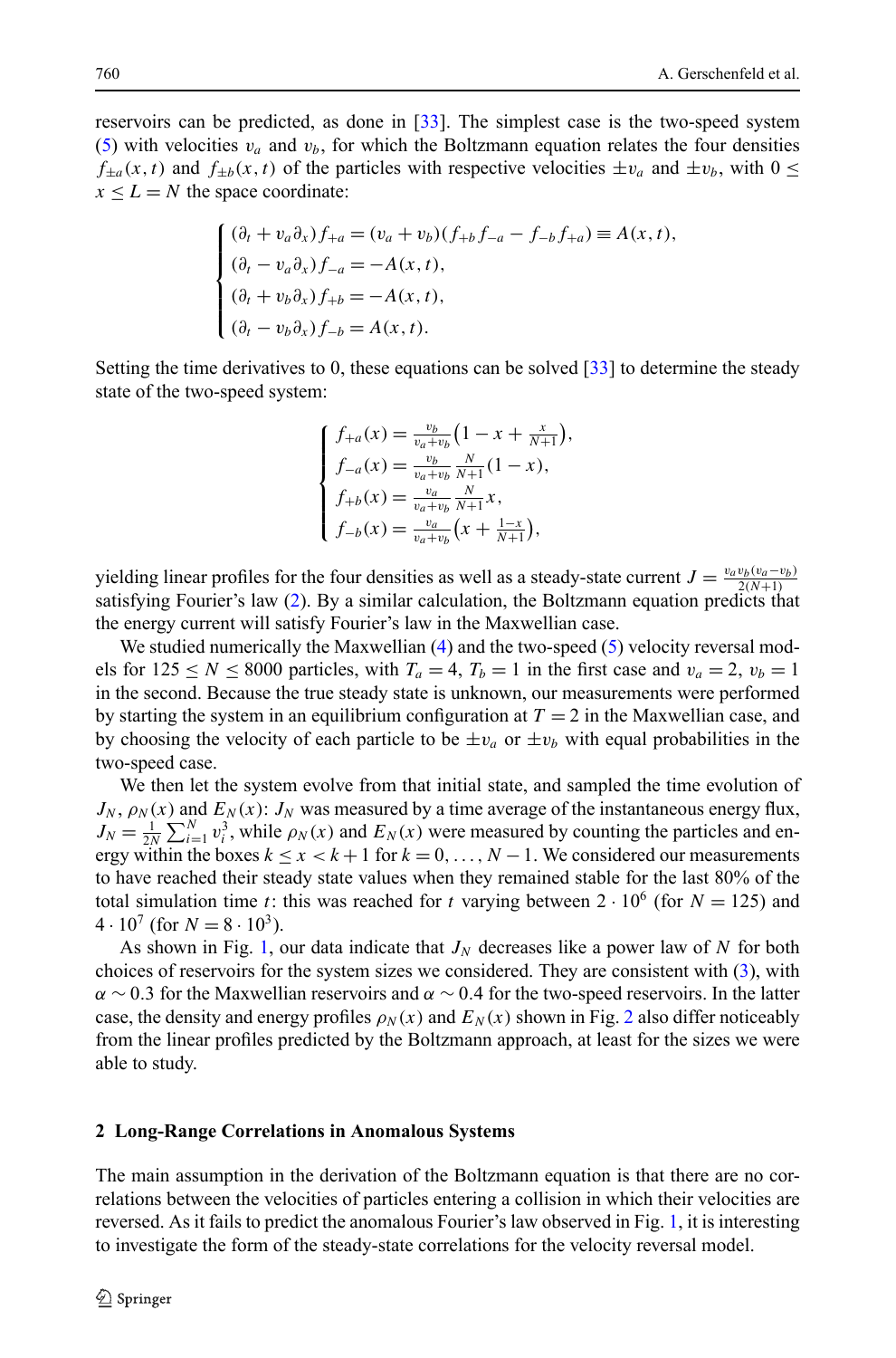<span id="page-4-0"></span>

<span id="page-4-1"></span>**Fig. 2** Average density (*left*) and energy (*right*) profiles for the two-speed velocity reversal model between reservoirs for  $v_a = 2$  and  $v_b = 1$  and for system sizes  $N = 2 \cdot 10^3$ ,  $4 \cdot 10^3$  and  $8 \cdot 10^3$  (*continuous lines*). According to the Boltzmann equation, these profiles (given by  $f_{+a} + f_{-a} + f_{+b} + f_{-b}$  and  $v_a^2$ *a*  $(f_{+a} + f_{-a}) +$  $\frac{2b}{2}(f_{+b} + f_{-b})$  respectively) should be linear in *x* (*dashed lines*)

We measured numerically the steady-state two-point correlation functions of the momentum field,  $\langle p(x)p(y)\rangle_c$ , for the velocity reversal model in the Maxwellian (Fig. [3](#page-5-0)) and in the two-speed (Fig. [4](#page-5-1)) cases, for systems of 100, 200 and 400 particles.

As in the previous section, we approximated the momentum density function  $p_N(x)$  by its discretization over the boxes  $k \leq x < k + 1$  for  $0 \leq k < N$ . We took the stationary-state correlations  $\langle p(x)p(y)\rangle_c$ , which we measured for  $y = \frac{N}{4}$  and  $y = \frac{3N}{4}$ , to be the long-time limits of their time evolutions for a system started in the arbitrary initial state described in the previous section. In the following figures, the variances  $\langle p(y)^2 \rangle_c$  were omitted, as they would be much larger than the off-diagonal correlations shown here.

For diffusive systems, one would expect  $\langle p(x)p(y) \rangle_c$  to follow a scaling of the form [\(1\)](#page-0-0):  $\langle p(x)p(y)\rangle_c = \frac{1}{N}F_2(\frac{x}{N},\frac{y}{N})$ , except for  $x = y$  with a variance  $\langle p(x)^2\rangle_c$  of order 1. For the velocity reversal models of Figs. [3](#page-5-0) and [4](#page-5-1), we observed  $\langle p(x)^2 \rangle_c$  to be of order 1: however, when measuring  $\langle p(x)p(y) \rangle_c$  for  $y = N/4$  $y = N/4$  and  $y = 3N/4$  $y = 3N/4$  $y = 3N/4$ , as in Figs. 3 and 4, we observed an additional anomalous growth in  $\langle p(x)p(y) \rangle_c$  for *x* close to *y* in a region growing with system size, but becoming narrower on a macroscopic scale.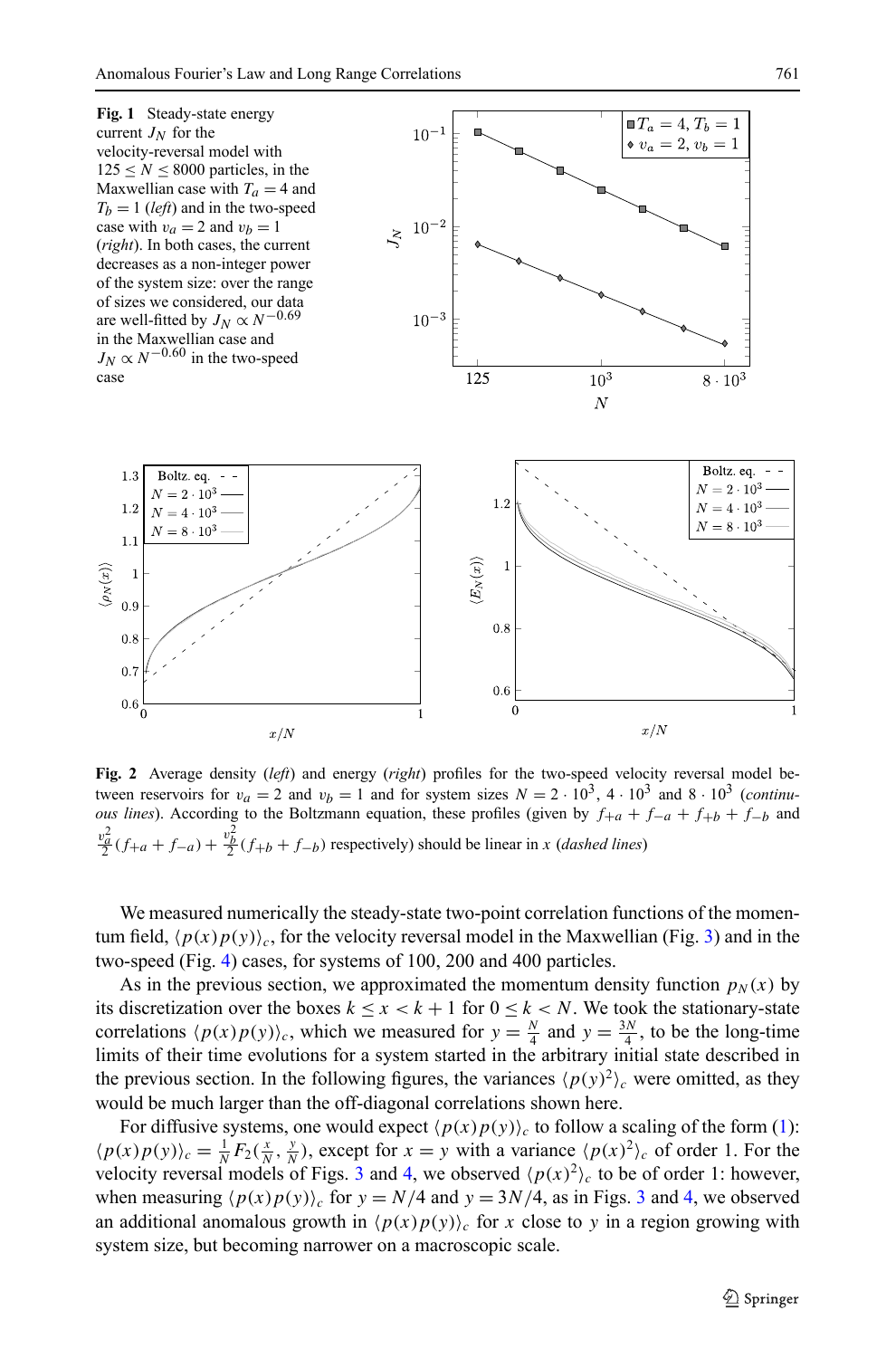<span id="page-5-0"></span>

**Fig. 3** Two-point correlation function  $\langle p(x)p(y)\rangle_c$  of the momentum field  $p_N(x)$  for the velocity reversal model in the Maxwellian case [\(4](#page-2-1)) with  $T_a = 4$  and  $T_b = 1$ , for  $y = \frac{N}{4}$  (*left*) and  $y = \frac{3N}{4}$  (*right*)

<span id="page-5-1"></span>

**Fig. 4** Two-point correlation function  $\langle p(x)p(y)\rangle_c$  of the momentum field  $p_N(x)$  for the velocity reversal model in the two-speed case ([5\)](#page-2-0) with  $v_a = 2$  and  $v_b = 1$ , for  $y = \frac{N}{4}$  (*left*) and  $y = \frac{3N}{4}$  (*right*)

The sign of  $\langle p(x)p(y) \rangle_c$  seems to be always negative for *y* closer to the left (warmer) reservoir and positive for *y* closer to the right, colder reservoir. As shown in Figs. [3](#page-5-0) and [4](#page-5-1), where our data are multiplied by the system size  $N$ , the correlations seem to decay slower than 1*/N* as *N* grows, over a region which seems to grow slower than the system size.

In order to compare the behavior of these models with those of usual momentumconserving models, we also measured the two-point correlation function of the momentum for a hard-particle gas of particles of alternating masses 1 and  $m_2 = 1.6$  between Maxwellian reservoirs at  $T_a = 4$  and  $T_b = 1$ : we observed a similar growth of the correlation functions at intermediate scales (Fig. [5\)](#page-6-0).

For this hard-particle gas (Fig. [5](#page-6-0)), due to a faster relaxation to the steady state, we were able to simulate much larger system sizes than for the velocity reversal model: at these sizes,  $10^3 \le N \le 4 \cdot 10^3$  $10^3 \le N \le 4 \cdot 10^3$  $10^3 \le N \le 4 \cdot 10^3$ , the anomalous growth of  $\langle p_N(x) p_N(y) \rangle_c$  of Fig. 4 is compatible with a scaling of the form

$$
\langle p_N(x) p_N(y) \rangle_c \propto \frac{1}{N^{\beta}} F_2\bigg(\frac{x-y}{N^{\beta}}\bigg),\tag{6}
$$

 $\mathcal{D}$  Springer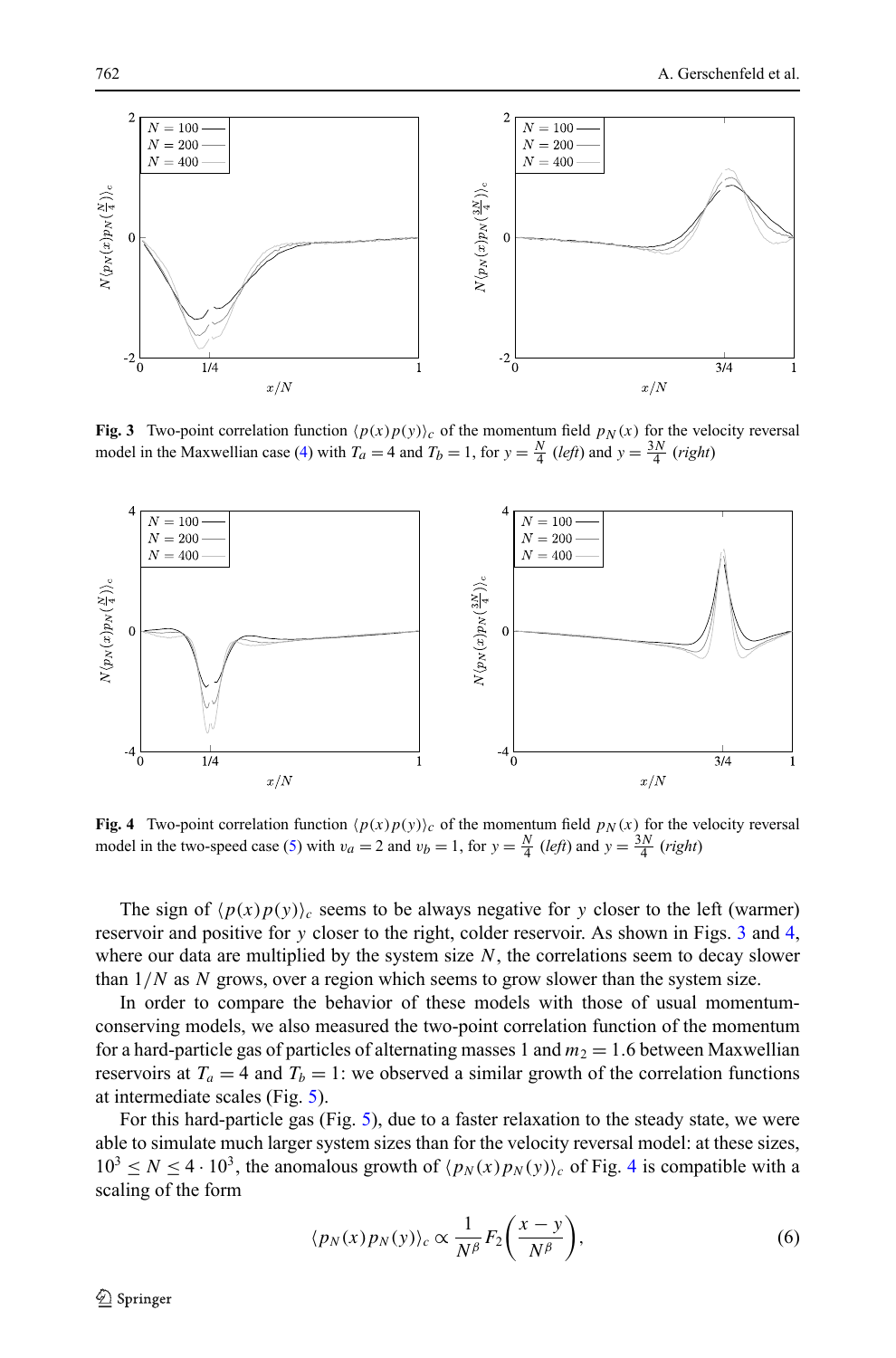<span id="page-6-0"></span>

**Fig. 5** Two-point function  $\langle p(x)p(y)\rangle_c$  of the momentum field  $p_N(x)$  for the 2-mass hard-particle gas with  $m_2 = 1.6$  between reservoirs at  $T_a = 4$  and  $T_b = 1$ , for  $y = \frac{N}{4}$  (*left*) and  $y = \frac{3N}{4}$  (*right*)



<span id="page-6-1"></span>**Fig. 6** Rescaling of the two-point function of the momentum field  $\langle p_N(x)p_N(y)\rangle_c$ , for  $y = \frac{N}{4}$  (*left*) and  $y = \frac{3N}{4}$  (*right*), for the 2-mass hard particle gas with  $m_2 = 1.6$  between reservoirs at temperatures  $T_a = 4$  and  $T_b = 1$ 

with  $\beta = 0.6$ , as shown in Fig. [6.](#page-6-1) At the sizes we could reach for the velocity reversal models, the Maxwellian case of Fig. [3](#page-5-0) seems to satisfy a similar scaling form with  $\beta = 0.8$ . Our data for the two-speed case, however, does not exhibit such a clear scaling.

For the velocity-reversal model as well as for the 2-mass hard particle gas, we also measured the correlations of the energy field  $E<sub>N</sub>(x)$ , which exhibited a behavior very similar to the one shown above for the momentum field.

### **Conclusion**

The numerical simulations presented in this work show that the velocity-reversal model exhibits an anomalous Fourier's law, although it does not conserve momentum. Its density and energy profiles (Fig. [2](#page-4-1) ) differ noticeably from those predicted by the Boltzmann equations. For the sizes we could achieve, however, they have not yet converged: this might question whether our data showing the anomalous Fourier's law (Fig. [1\)](#page-4-0) correspond to the asymptotic regime.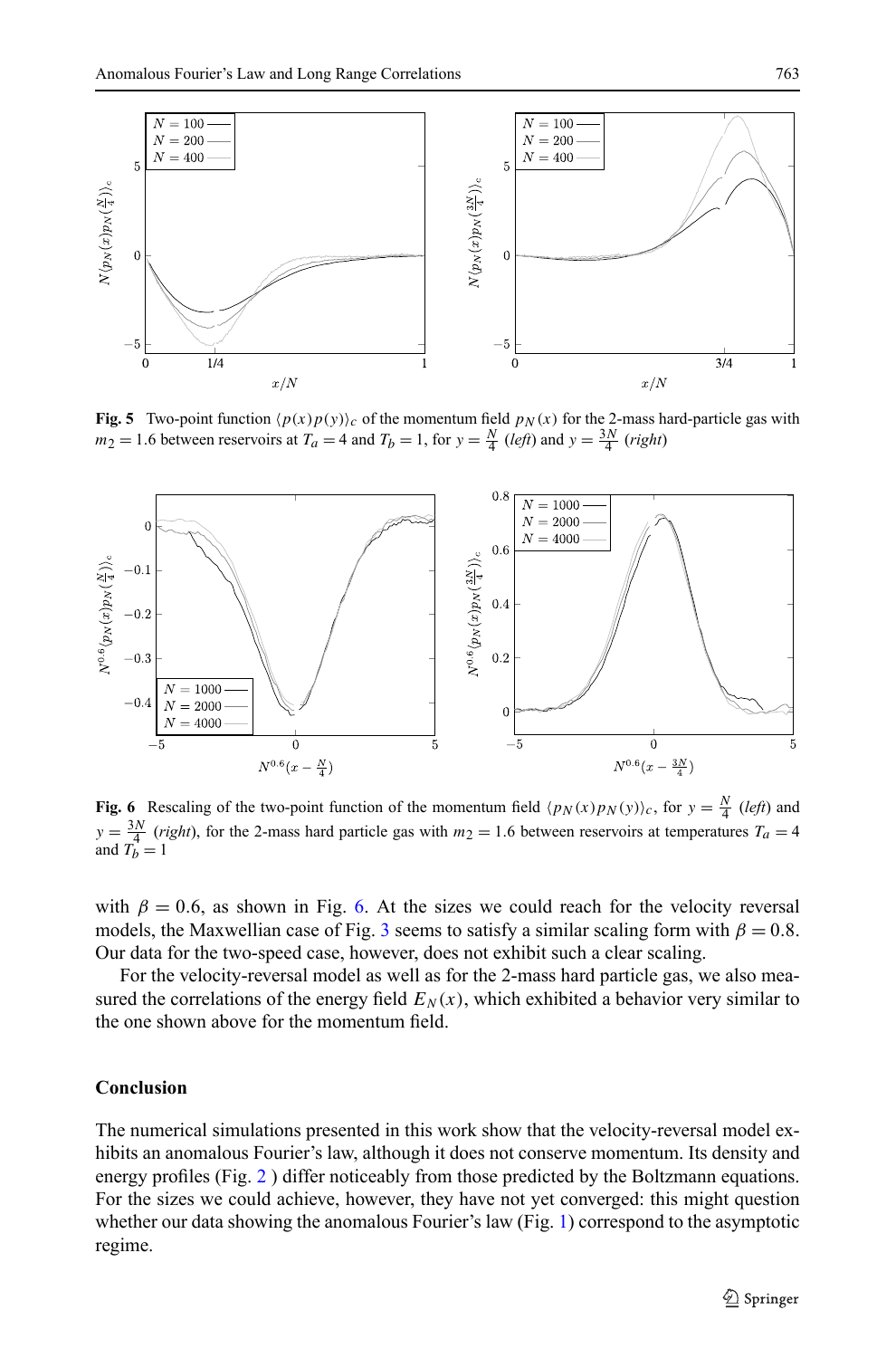

**Fig. 7** Rescaling of the two-point correlation function  $\langle p(x)p(y)\rangle_c$  of the momentum field  $p_N(x)$  for the velocity reversal model in the Maxwellian case ([4\)](#page-2-1) with  $T_a = 4$  and  $T_b = 1$ , for  $y = \frac{N}{4}$  (*left*) and  $y = \frac{3N}{4}$ (*right*)

Within the system sizes we could reach, the two-point function of the momentum also looks very different from those of diffusive systems: they seem to be concentrated on a mesoscopic scale, much larger than the microscopic scale, but smaller than the system size. Within this mesoscopic region, the decay of the correlations seems to be anomalous as well, i.e. it seems to be a non-integer power of the system size.

We have checked that the pair correlations seem to have a rather similar behavior for the 2-mass hard particle gas; they are also similar to those derived for an exactly solvable case [\[34,](#page-9-1) [35\]](#page-9-2), a chain of harmonic oscillators with random exchange of momentum between nearest neighbors.

This leads us to believe that the shape of the correlation functions we have observed is probably another signature of the anomalous Fourier's law: it would therefore be interesting to see whether these anomalous correlations are also present for all other models known to exhibit an anomalous heat conductivity, such as the Fermi-Pasta-Ulam chain.

Looking at higher-order correlations would require major numerical efforts. They would however be very interesting to measure in order to guess what would replace [\(1](#page-0-0)) for systems exhibiting anomalous Fourier's law.

The present work is purely numerical in nature. It would of course be very interesting to see what the existing theories explaining the anomalous Fourier's law would predict for the pair correlation functions we have measured. For diffusive systems, the scaling ([1](#page-0-0)) of the correlations with system size is closely linked to the scaling form of the large deviation function of the system's density profile [[9,](#page-8-3) [11](#page-8-4)]: what such a large deviation function would look like for systems exhibiting anomalous Fourier's law is also an interesting open issue.

<span id="page-7-1"></span><span id="page-7-0"></span>**Acknowledgements** We would like to thank J. Lukkarinen, H. Spohn, and H. van Beijeren for useful discussions. J.L. thanks the IHES and the IHP for their hospitality during this work. The work of J.L. was supported by NSF grant DMR-044-2066 and by AFOSR grant AF-FA9550-10.

#### **References**

- 1. Bonetto, F., Lebowitz, J.L., Rey-Bellet, L.: Fourier's law: a challenge to theorists. In: Mathematical Physics 2000, pp. 128–150. Imp. Coll. Press, London (2000)
- 2. Evans, M.R.: Phase transitions in one-dimensional nonequilibrium systems. Braz. J. Phys. **30**, 42–57 (2000)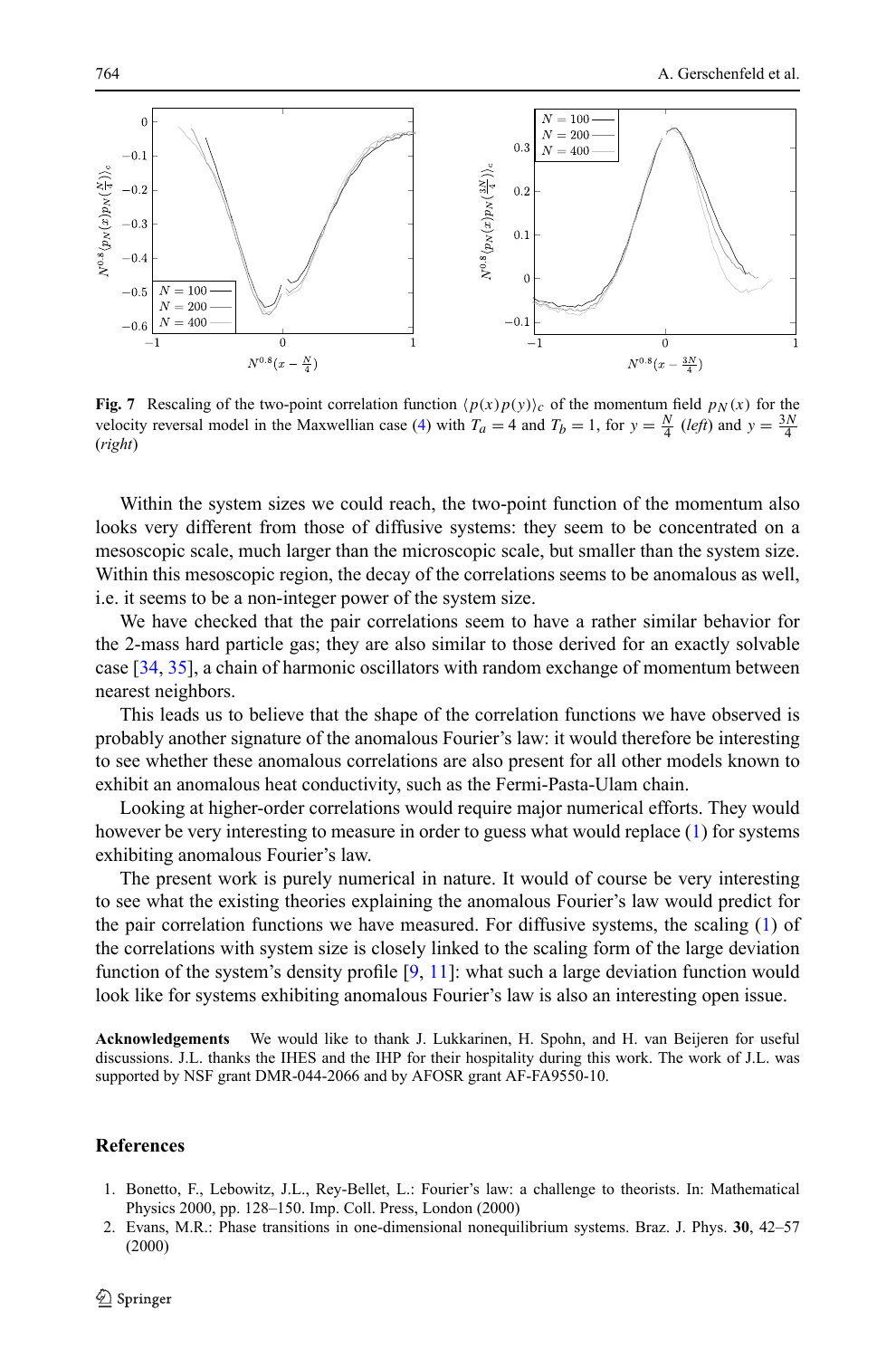- <span id="page-8-2"></span><span id="page-8-1"></span><span id="page-8-0"></span>3. Evans, M.R., Hanney, T.: Nonequilibrium statistical mechanics of the zero-range process and related models. J. Phys. A, Math. Gen. **38**, R195 (2005)
- <span id="page-8-3"></span>4. Spohn, H.: Long range correlations for stochastic lattice gases in a non-equilibrium steady state. J. Phys. A, Math. Gen. **16**, 4275 (1983)
- 5. Schmitz, R., Cohen, E.G.D.: Fluctuations in a fluid under a stationary heat flux. I. General theory. J. Stat. Phys. **39**, 285–316 (1985)
- 6. Dorfman, J.R., Kirkpatrick, T.R., Sengers, J.V.: Generic long-range correlations in molecular fluids. Annu. Rev. Phys. Chem. **45**, 213–239 (1994)
- <span id="page-8-4"></span>7. Ortiz de Zárate, J.M., Sengers, J.V.: On the physical origin of long-ranged fluctuations in fluids in thermal nonequilibrium states. J. Stat. Phys. **115**, 1341–1359 (2004)
- <span id="page-8-5"></span>8. Sengers, J.V., Ortiz de Zárate, J.M.: Thermal fluctuations in non-equilibrium thermodynamics. J. Non-Equilib. Thermodyn. **32**, 319–329 (2007)
- <span id="page-8-6"></span>9. Bertini, L., De Sole, A., Gabrielli, D., Jona-Lasinio, G., Landim, C.: Towards a nonequilibrium thermodynamics: A self-contained macroscopic description of driven diffusive systems. J. Stat. Phys. **135**, 857–872 (2009)
- <span id="page-8-8"></span><span id="page-8-7"></span>10. Derrida, B., Lebowitz, J., Speer, E.: Entropy of open lattice systems. J. Stat. Phys. **126**, 1083–1108 (2007)
- <span id="page-8-9"></span>11. Derrida, B.: Non-equilibrium steady states: fluctuations and large deviations of the density and of the current. J. Stat. Mech. Theory Exp. p. P07023 (2007)
- 12. Bertini, L., De Sole, A., Gabrielli, D., Jona-Lasinio, G., Landim, C.: Fluctuations in stationary nonequilibrium states of irreversible processes. Phys. Rev. Lett. **87**, 040601 (2001)
- 13. Bertini, L., De Sole, A., Gabrielli, D., Jona-Lasinio, G., Landim, C.: Macroscopic fluctuation theory for stationary non-equilibrium states. J. Stat. Phys. **107**, 635–675 (2002)
- <span id="page-8-13"></span>14. Bodineau, T., Derrida, B., Lecomte, V., van Wijland, F.: Long range correlations and phase transitions in non-equilibrium diffusive systems. J. Stat. Phys. **133**, 1013–1031 (2008)
- 15. Bodineau, T., Derrida, B., Lebowitz, J.L.: A diffusive system driven by a battery or by a smoothly varying field. J. Stat. Phys. **140**, 648–675 (2010)
- 16. Lepri, S., Livi, R., Politi, A.: Heat conduction in chains of nonlinear oscillators. Phys. Rev. Lett. **78**, 1896–1899 (1997)
- 17. Lepri, S., Livi, R., Politi, A.: Thermal conduction in classical low-dimensional lattices. Phys. Rep. **377**, 1–80 (2003)
- 18. Dhar, A.: Heat transport in low-dimensional systems. Adv. Phys. **57**, 457–537 (2008)
- <span id="page-8-10"></span>19. Basile, G., Bernardin, C., Olla, S.: Momentum conserving model with anomalous thermal conductivity in low dimensional systems. Phys. Rev. Lett. **96**, 204303 (2006)
- <span id="page-8-11"></span>20. Basile, G., Bernardin, C., Olla, S.: Thermal conductivity for a momentum conservative model. Commun. Math. Phys. **287**, 67–98 (2009)
- <span id="page-8-12"></span>21. Mai, T., Dhar, A., Narayan, O.: Equilibration and universal heat conduction in Fermi-Pasta-Ulam chains. Phys. Rev. Lett. **98**, 184301 (2007)
- <span id="page-8-14"></span>22. Deutsch, J.M., Narayan, O.: One-dimensional heat conductivity exponent from a random collision model. Phys. Rev. E **68**, 010201 (2003)
- 23. Collet, P., Eckmann, J.-P., Mejía-Monasterio, C.: Superdiffusive heat transport in a class of deterministic one-dimensional many-particle Lorentz gases. J. Stat. Phys. **136**, 331–347 (2009)
- <span id="page-8-15"></span>24. Iacobucci, A., Legoll, F., Olla, S., Stoltz, G.: Thermal conductivity of the Toda lattice with conservative noise. J. Stat. Phys. **140**, 336–348 (2010)
- <span id="page-8-16"></span>25. Grassberger, P., Nadler, W., Yang, L.: Heat conduction and entropy production in a one-dimensional hard-particle gas. Phys. Rev. Lett. **89**, 180601 (2002)
- <span id="page-8-17"></span>26. Dhar, A., Narayan, O.: Dhar et al. reply. Phys. Rev. Lett. **100**, 199402 (2008)
- <span id="page-8-18"></span>27. Casati, G., Prosen, T.: Anomalous heat conduction in a one-dimensional ideal gas. Phys. Rev. E **67**, 015203 (2003)
- 28. Lepri, S., Livi, R., Politi, A.: Universality of anomalous one-dimensional heat conductivity. Phys. Rev. E **68**, 067102 (2003)
- 29. Dhar, A.: Heat conduction in a one-dimensional gas of elastically colliding particles of unequal masses. Phys. Rev. Lett. **86**, 3554–3557 (2001)
- 30. Narayan, O., Ramaswamy, S.: Anomalous heat conduction in one-dimensional momentum-conserving systems. Phys. Rev. Lett. **89**, 200601 (2002)
- 31. Lukkarinen, J., Spohn, H.: Anomalous energy transport in the FPU-*β* chain. Commun. Pure Appl. Math. **61**, 1753–1786 (2008)
- 32. Delfini, L., Lepri, S., Livi, R., Politi, A.: Anomalous kinetics and transport from 1d self-consistent modecoupling theory. J. Stat. Mech. Theory Exp. p. P02007 (2007)